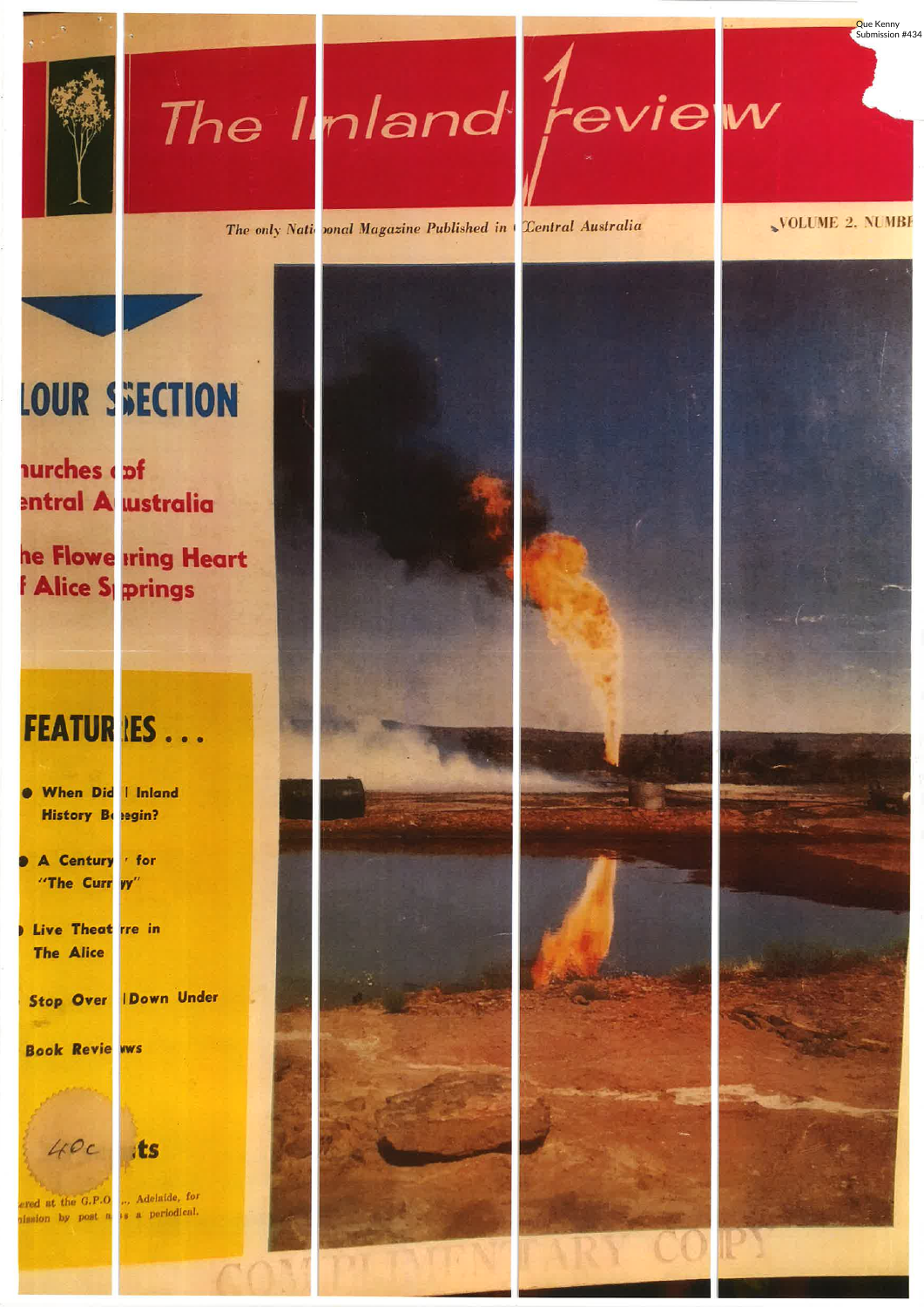

### The Inland review P.O. I 180X 378 ALICE SPRINGS

Christmas marks the c Christmas, 1967, in another era-a revolution t steer the course of Central  $-*Industrialisation*$ .

in the arid regions west o prosperity, the potential of The front cover plate of Christmas and the word Certain it is that the bu things to come, sheds a li, illuminates the birth of a h  $explosion.$ 

thousand square miles. For west of Mereenie, which reasonably priced energy. substantial deposits of qua "Estimates of the oil in as high as 500 million bar high gravity crude oil can reserves would make it con water transportation along The work is far from

## A new light in the Inland

innniversary of the beginning o ff the Christian Era. Central Australia could well hhat promises to change the des Australian history into an hith

1,967 years ago there a was "a new light in the East." <sup>ff</sup> Alice Springs bringing to TI which is, as yet, incalculable. pof this issue is symbolic in that s's of The Master.... "I am rrning oil flare at Mereenie zght in the industrial darkness aost of new industries that can

To date five wells cape able of producing rich gas in a been completed in the Mer zeenie Field west of The Alice progress report issued by I Magellan Petroleum Australia 1 "The discovery of lar gge reserves of natural gas in the deliverability potentials of producers completed to de Valley undoubtedly will he save a significant impact on the Australia. For the first ti ime energy is available at a development of mineral as und other resources within an instance, a subsidiary of the currently is evaluating a la rrge nickel deposit at Wingellin would be classed uneconomic Eighty miles to the north of nrtz-haematite have been found *i* place in the Pacoota Reservo: rrels. If it develops that one-t in be recovered, the total oil unnercially feasible to build a Australia's southern coastlin Magellan technici complete. Mereenie clearly demonstra tite that oil can be produced sandstones and further "will ld cat" drilling is envisaged to

be the commencement of titiny of Alice Springs and eerto unthought-of channel

**PHONE 2-2011** 

Today, a new light burns the Centre the prospect of

t it typifies the very spirit the Light of the world." INo. 4 gives promise of of Central Australia and conly lead to a population

commercial quantities have vand according to the 1967 *ilimited*:

the Amadeus Basin and tate at Mereenie and Palm ee development of Central ccompetitive price for the area of several hundred *<u>IInternational Nickel group</u>* ma, about 200 miles southfor development without Mereenie and Palm Valley  $u$ ir at Mereenie have ranged if the of this amount of the reserves and gas liquid *<u>Ipipeline</u>* from Mereenie to ee.' tans consider the results at ssuccessfully from Pacoola dest the petroleum potential.